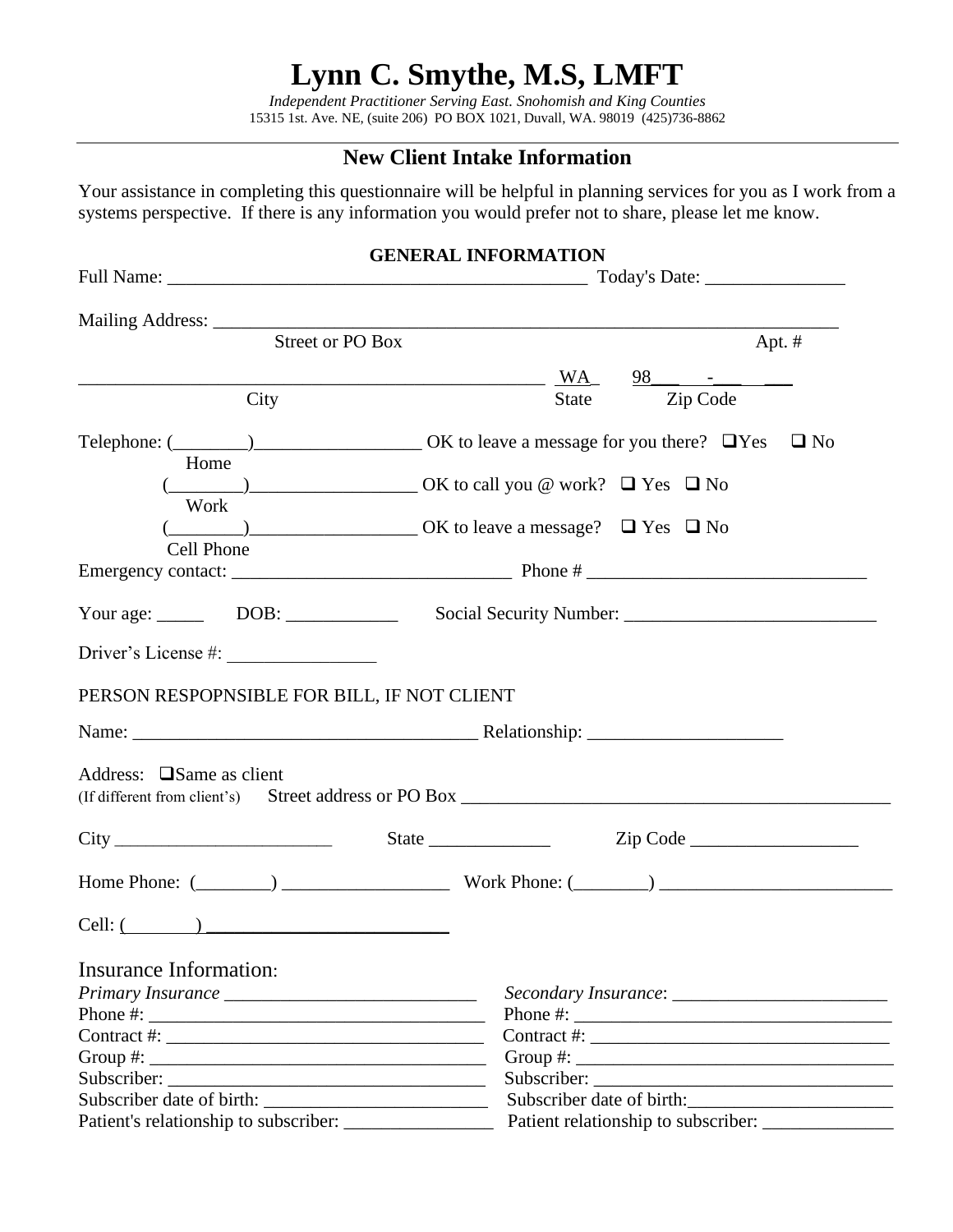|                                                               | Education: 9 10 11 HSGrad 13 14 AA BA MA Ph.D.                                                                                                                    |             | Circle highest year/degree completed                                                                                                                                                                                                                                                                                                                                                                                                                                                                                                        |                                                                                                                                                                                             |
|---------------------------------------------------------------|-------------------------------------------------------------------------------------------------------------------------------------------------------------------|-------------|---------------------------------------------------------------------------------------------------------------------------------------------------------------------------------------------------------------------------------------------------------------------------------------------------------------------------------------------------------------------------------------------------------------------------------------------------------------------------------------------------------------------------------------------|---------------------------------------------------------------------------------------------------------------------------------------------------------------------------------------------|
|                                                               |                                                                                                                                                                   |             |                                                                                                                                                                                                                                                                                                                                                                                                                                                                                                                                             | Years in this occupation?______                                                                                                                                                             |
|                                                               |                                                                                                                                                                   |             |                                                                                                                                                                                                                                                                                                                                                                                                                                                                                                                                             |                                                                                                                                                                                             |
|                                                               |                                                                                                                                                                   |             |                                                                                                                                                                                                                                                                                                                                                                                                                                                                                                                                             |                                                                                                                                                                                             |
|                                                               |                                                                                                                                                                   |             |                                                                                                                                                                                                                                                                                                                                                                                                                                                                                                                                             |                                                                                                                                                                                             |
|                                                               | May I thank them? (please initial) ______Yes                                                                                                                      | $\equiv$ No |                                                                                                                                                                                                                                                                                                                                                                                                                                                                                                                                             |                                                                                                                                                                                             |
|                                                               | Please describe your reason(s) for seeking help today:                                                                                                            |             |                                                                                                                                                                                                                                                                                                                                                                                                                                                                                                                                             |                                                                                                                                                                                             |
| $\equiv$ Anger<br>Distracted<br>Irritability                  | Alcohol Drugs Addiction<br>_Elevated mood _Eatigue<br>Hallucinations Worry Heart racing<br>Obsessive thoughts / rituals $\qquad \qquad \qquad \qquad \qquad$ PTSD |             | _Depression<br><b>Mental Confusion</b><br>_Energy level<br>$\equiv$ Hyperactive<br>__Hopelessness<br>__ Judgment errors __ Grief ___ Chest pains<br>__Withdrawing<br>Mood shifts ______ Panic attacks _________ Hearing voices _____ Family issues<br>Court order Court Sick often Conservative Disorganized Court order Scary thoughts<br>Are you having any suicidal or homicidal thoughts? $\Box$ No $\Box$ Yes In the past $\Box$ Yes $\Box$ No<br>Briefly describe how the above symptoms impair your ability to function effectively: | $\mathbf{R}$ Relationships<br>_Sexual<br>_Stress/tension<br>_Cyber addiction<br>$\equiv$ Gambling<br>_Impulsivity<br>Loneliness<br>_Memory lapses<br>_ Sexual addiction<br>_Sadness/Tearful |
| $\bullet$<br>$\bullet$<br>$\bullet$<br>$\bullet$<br>$\bullet$ | Have you had any hospitalizations? _ Yes _ No<br>Have you had any drug/alcohol treatment? _ Yes _ No                                                              |             | Have you or a family member had prior counseling? $\square$ No $\square$ If yes, please complete the following:<br>Therapist's Name(s) and/or Agency:<br>Persons Involved:<br>This experience was: $\Box$ very helpful $\Box$ somewhat helpful $\Box$ not helpful $\Box$ made things worse<br>If yes describe: $\frac{ }{ }$<br>Have you been involved in any self-help groups? $\frac{ }{ }$ Yes $\frac{ }{ }$ No                                                                                                                          |                                                                                                                                                                                             |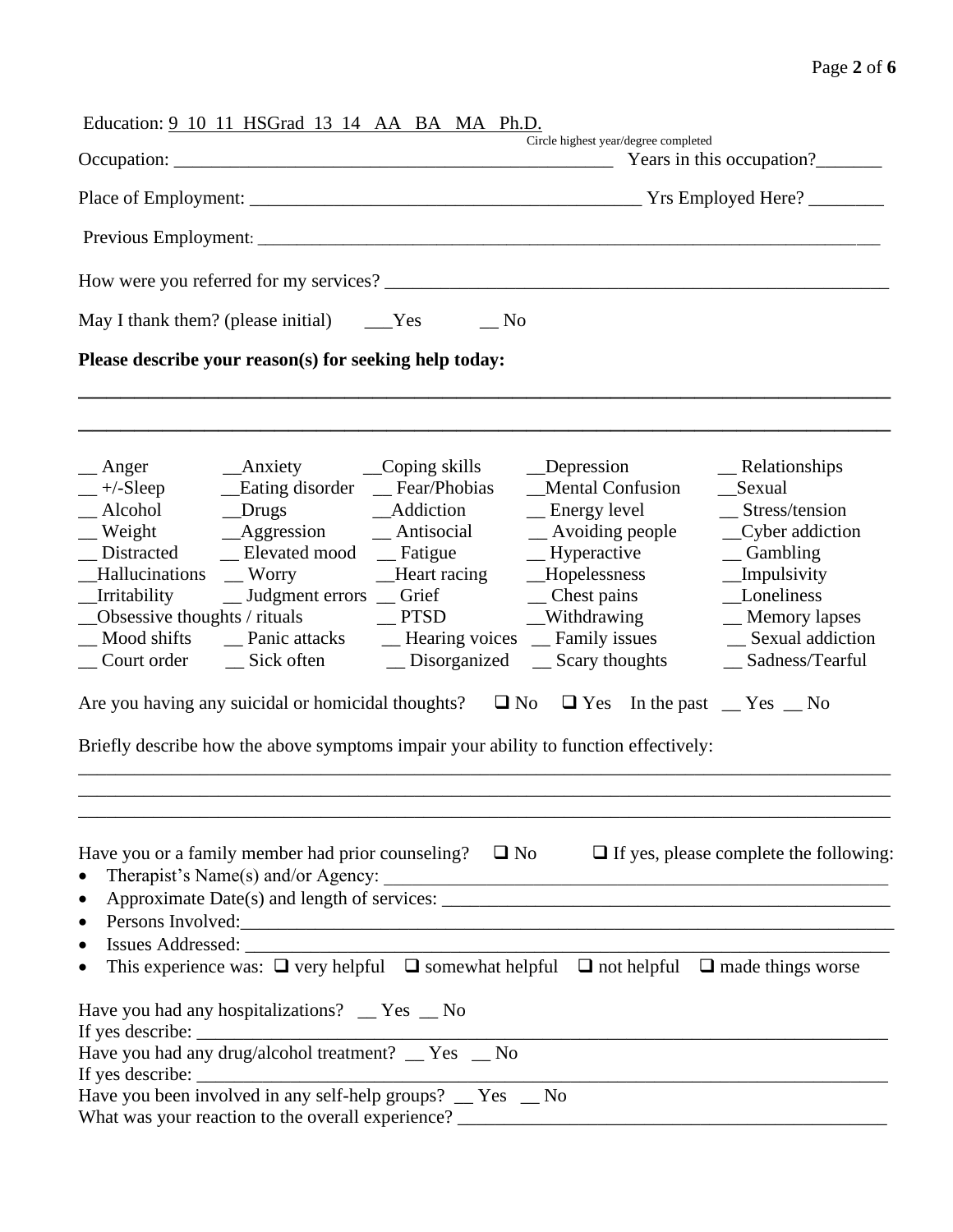## Page **3** of **6**

## **MEDICAL INFORMATION**

| Current health problems for which you are receiving treatment: $\square$ None                                                                                                                                                                                                                                             |                                                                                                                                |              |                                                                                                                                                                                                                                                                                                                                                                                                                                                                                                                                                |
|---------------------------------------------------------------------------------------------------------------------------------------------------------------------------------------------------------------------------------------------------------------------------------------------------------------------------|--------------------------------------------------------------------------------------------------------------------------------|--------------|------------------------------------------------------------------------------------------------------------------------------------------------------------------------------------------------------------------------------------------------------------------------------------------------------------------------------------------------------------------------------------------------------------------------------------------------------------------------------------------------------------------------------------------------|
| List any medications you are currently taking: (This information is mandatory if you are using insurance)<br>Medication                                                                                                                                                                                                   | Dosage Reason Taken                                                                                                            | Date started | <b>Prescribing Provider</b>                                                                                                                                                                                                                                                                                                                                                                                                                                                                                                                    |
| Indicate current use pattern:<br>$\Box$ None<br>Nicotine<br>$\bullet$<br>Caffeine<br>$\Box$ None<br>$\bullet$<br>Alcohol<br>$\Box$ None<br>$\bullet$<br>$\bullet$<br>$\bullet$                                                                                                                                            | $\Box$ Occasional<br><b>O</b> ccasional<br>$\Box$ Occasional<br>Prescription Drugs None Noccasional UFrequent NAbuse NAddicted |              | <b>Organizer Carl Addicted Over the Context</b> Prequent Cabuse Caddicted Over in <u>Context</u><br>Year<br>$\Box$ Frequent $\Box$ Abuse $\Box$ Addicted $\Box$ Quit in $\frac{\Box}{\Box}$<br><b>Online CAD CAD CAD CONSERVING CONTRACT CONTRACT CONTRACT CONTRACT CONTRACT CONTRACT CONTRACT CONTRACT CONTRACT CONTRACT CONTRACT CONTRACT CONTRACT CONTRACT CONTRACT CONTRACT CONTRACT CONTRACT CONTRACT CONTRACT CONTRACT CO</b><br>Year<br>Non Rx Drugs <b>ONone OCCAMIC ONE ORTHOUGHT </b> DAbuse <b>OAddicted OIn rec. since</b><br>Year |
| Describe how your use has affected your family or friends (including their perceptions of your use):                                                                                                                                                                                                                      |                                                                                                                                |              |                                                                                                                                                                                                                                                                                                                                                                                                                                                                                                                                                |
| Reasons for use: __ Addicted ___ __ __ Socialization ______ Build confidence                                                                                                                                                                                                                                              |                                                                                                                                |              | $\Gamma$ aste<br>$\_\$ Escape                                                                                                                                                                                                                                                                                                                                                                                                                                                                                                                  |
|                                                                                                                                                                                                                                                                                                                           |                                                                                                                                |              |                                                                                                                                                                                                                                                                                                                                                                                                                                                                                                                                                |
| Does someone in your family present/past have/had a problem with drugs or alcohol? __ Yes __No<br>If yes, describe: $\sqrt{\frac{1}{2} \sum_{n=1}^{n} (x_n - x_n)^2 + (y_n - y_n)^2}$                                                                                                                                     |                                                                                                                                |              |                                                                                                                                                                                                                                                                                                                                                                                                                                                                                                                                                |
| Have you had withdrawal symptoms when trying to stop using drugs or alcohol? $\_\text{Yes}$ $\_\text{No}$<br>Have you had adverse reactions or overdose to drugs or alcohol? __ Yes __No<br>If yes describe: $\frac{1}{\sqrt{1-\frac{1}{2}}}$<br>Have drugs or alcohol caused a problem for your job/school? __ Yes __ No |                                                                                                                                |              |                                                                                                                                                                                                                                                                                                                                                                                                                                                                                                                                                |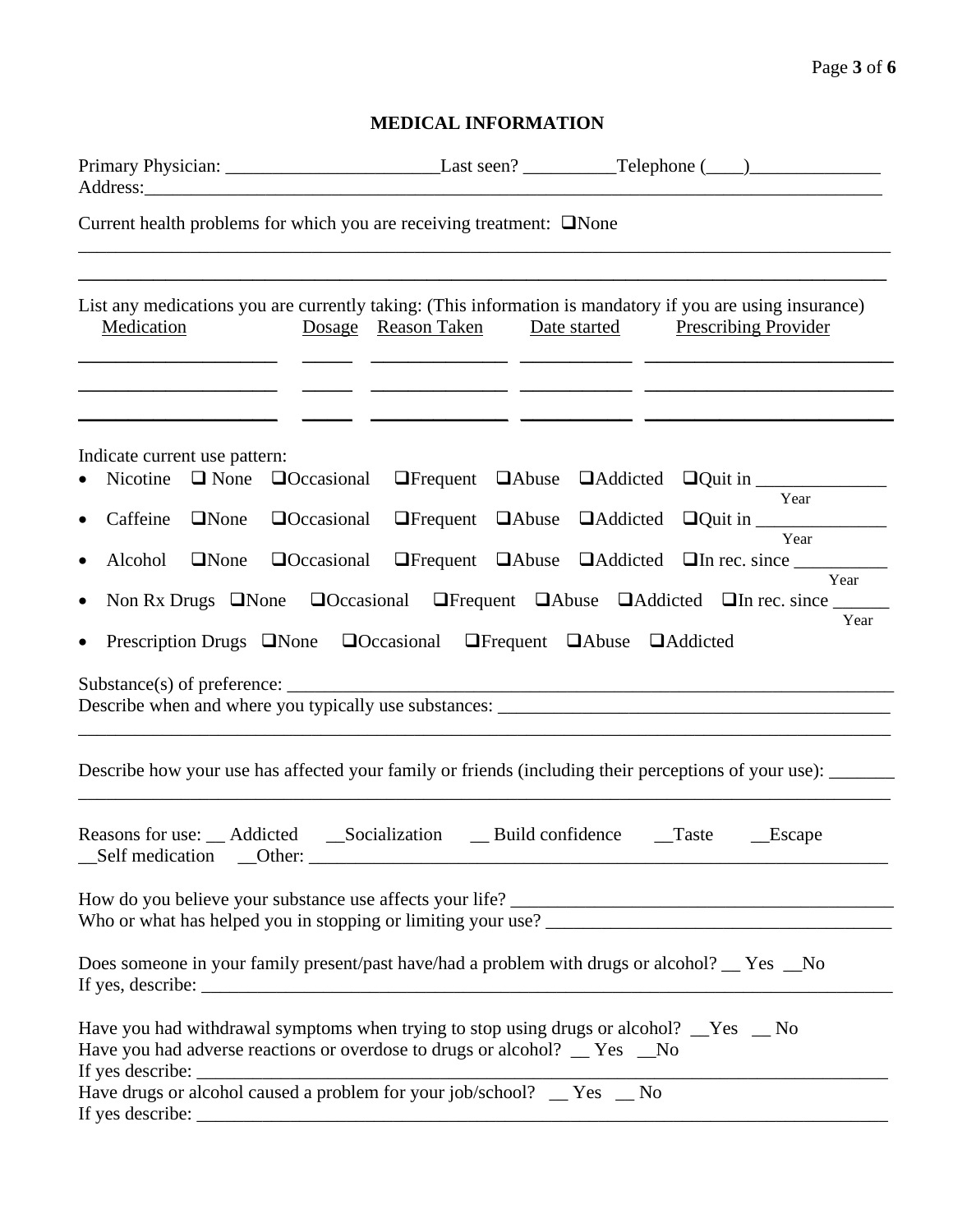#### **Childhood Development**

| Are there special, unusual, or traumatic circumstances that affected your development? _ Yes _ No |
|---------------------------------------------------------------------------------------------------|
| If yes please describe:                                                                           |
| Has there been history of child abuse? $\_\text{res}$ $\_\text{res}$ $\_\text{No}$                |
| If yes, which type? Sexual Physical Verbal Emotional                                              |
| If yes, the abuse was as a __ Victim __ Perpetrator __ Both                                       |
|                                                                                                   |
| <b>Social Relationships</b>                                                                       |
|                                                                                                   |
|                                                                                                   |

| How do you generally get along with other people: (check all that apply)         |  |           |                   |  |  |
|----------------------------------------------------------------------------------|--|-----------|-------------------|--|--|
| _Affectionate __Aggressive __Avoidant __Fight/argue often __Follower             |  |           | $\equiv$ Friendly |  |  |
| Leader __ Outgoing __ Shy __ Withdrawn __ Submissive __ Ambivalent               |  |           |                   |  |  |
| Gender orientation: Pronoun preference: Pronoun preference:                      |  |           |                   |  |  |
| Sexual orientation:                                                              |  | Comments: |                   |  |  |
| Sexual dysfunctions __Yes __No If yes describe: ________________________________ |  |           |                   |  |  |
|                                                                                  |  |           |                   |  |  |

## **Leisure/Recreational**

Describe special areas of interest or hobbies (art, books, crafts, physical fitness, sports, outdoor activities, church activities, walking, exercising, diet/health, hunting, fishing, bowling, traveling, etc.) Activities: \_\_\_\_\_\_\_\_\_\_\_\_\_\_\_\_\_\_\_\_\_\_\_\_\_\_\_\_\_\_\_\_\_\_\_\_\_\_\_\_\_\_\_\_\_\_\_\_\_\_\_\_\_\_\_\_\_\_\_\_\_\_\_\_\_\_\_\_\_\_\_\_\_\_\_\_\_\_ How often now? \_\_\_\_\_\_\_\_\_\_\_\_\_\_\_\_\_\_\_\_\_\_\_\_\_\_\_\_\_\_\_\_\_\_\_\_\_\_\_\_\_\_\_\_\_\_\_\_\_\_\_\_\_\_\_\_\_\_\_\_\_\_\_\_\_\_\_\_\_\_\_\_\_

How often in the past? \_\_\_\_\_\_\_\_\_\_\_\_\_\_\_\_\_\_\_\_\_\_\_\_\_\_\_\_\_\_\_\_\_\_\_\_\_\_\_\_\_\_\_\_\_\_\_\_\_\_\_\_\_\_\_\_\_\_\_\_\_\_\_\_\_\_\_\_

# **Cultural**

| To which cultural or ethnic group, if any, so you belong?           |  |
|---------------------------------------------------------------------|--|
| Are you experiencing any problems due to cultural or ethnic issues? |  |
| Other cultural information                                          |  |

### **Spiritual**

| How important to you are spiritual matters? _ Not                                           | Little | Moderate | Much |  |
|---------------------------------------------------------------------------------------------|--------|----------|------|--|
| Are you affiliated with a spiritual or religious group? $\Gamma$ Yes                        |        |          |      |  |
| If yes describe:                                                                            |        |          |      |  |
| Would you like your spiritual/religious beliefs incorporated into the counseling? _ Yes _No |        |          |      |  |

#### **Legal**

| Are you involved in any cases (traffic, civil, criminal)? <u>Ves</u> No |
|-------------------------------------------------------------------------|
| If yes, please describe:                                                |
| Are you presently on probation or parole? Tes No                        |
| If yes please describe:                                                 |
| Have you had past violations: $\_\ Y$ es $\_\$ No                       |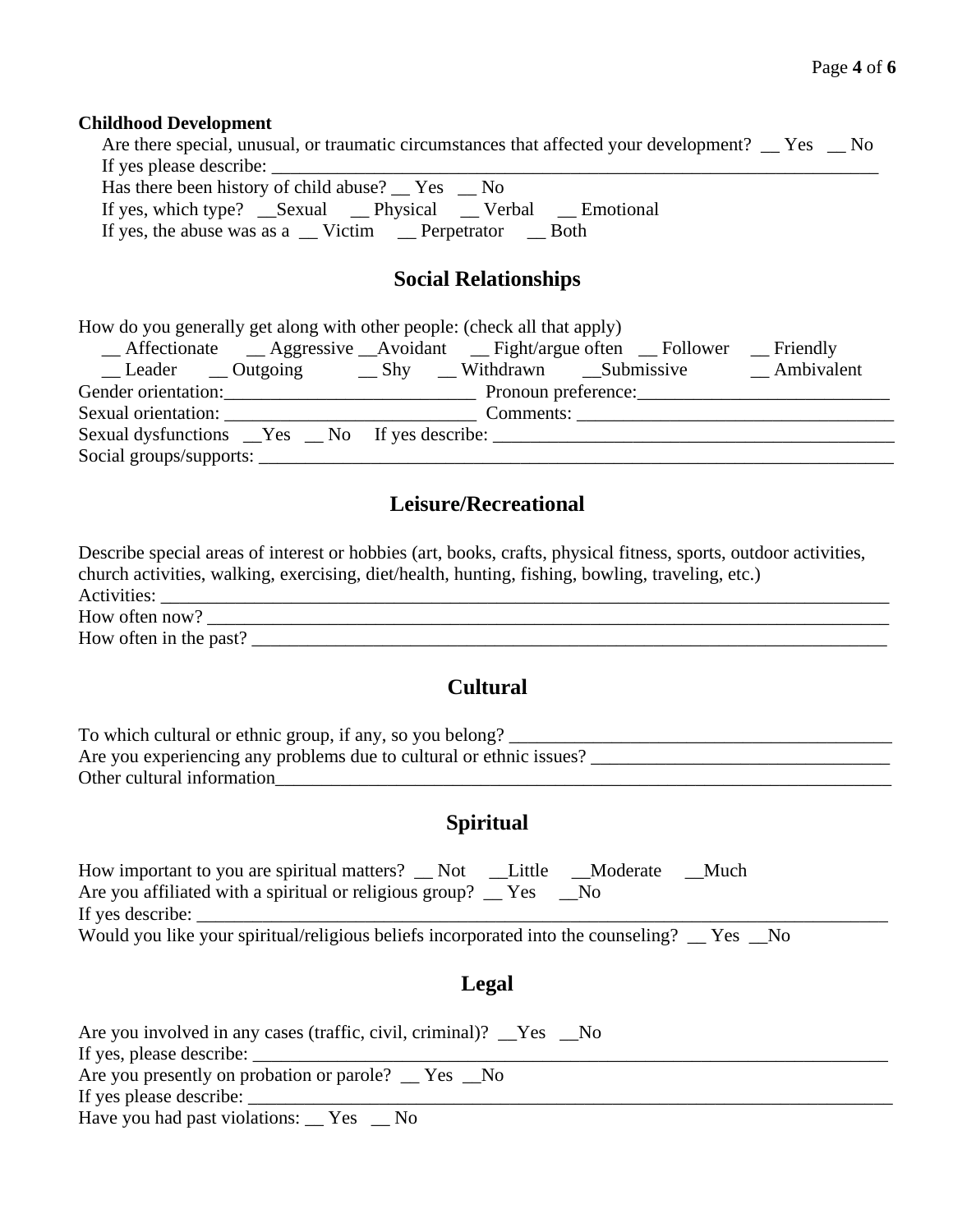|          |                                  |        | Traffic violations _ DWI, DUI, etc.: _ Criminal involvement _ Civil involvement _ Other                       |                |
|----------|----------------------------------|--------|---------------------------------------------------------------------------------------------------------------|----------------|
|          |                                  |        | If you responded yes to any of the above, please fill in the following information:                           |                |
|          |                                  |        |                                                                                                               |                |
|          |                                  |        | Date(s): $\qquad \qquad$                                                                                      |                |
|          |                                  |        |                                                                                                               |                |
|          |                                  |        |                                                                                                               |                |
|          |                                  |        |                                                                                                               |                |
|          |                                  |        | <b>Military</b>                                                                                               |                |
|          | Military experience? __ Yes __No |        |                                                                                                               |                |
|          |                                  |        |                                                                                                               |                |
|          |                                  | Where: |                                                                                                               |                |
|          |                                  |        |                                                                                                               |                |
|          |                                  |        | Date drafted: ___________ Date enlisted: _________ Discharge date: _______ Type of discharge: _______________ |                |
|          |                                  |        |                                                                                                               |                |
|          |                                  |        |                                                                                                               |                |
|          |                                  |        |                                                                                                               |                |
|          |                                  |        | <b>FAMILY INFORMATION</b>                                                                                     |                |
|          |                                  |        |                                                                                                               |                |
|          |                                  |        |                                                                                                               | Years together |
|          |                                  |        | Address: $\square$ Same (If different from client's)                                                          |                |
|          |                                  |        |                                                                                                               |                |
|          |                                  |        |                                                                                                               |                |
|          |                                  |        | Relationship Status: Single SLiving Together SMarried SLife Partners                                          |                |
|          |                                  |        | □Informally Separated □Legally Separated □Divorced □Other ______________________                              |                |
|          |                                  |        |                                                                                                               |                |
| Parents: | <b>Name</b>                      | Age    | Describe w/3 adjectives                                                                                       |                |
|          |                                  |        |                                                                                                               |                |
|          |                                  |        |                                                                                                               |                |
|          |                                  |        | Step F.                                                                                                       |                |
|          |                                  |        |                                                                                                               |                |
| Step M.  |                                  |        |                                                                                                               |                |
|          |                                  |        |                                                                                                               |                |
| Siblings |                                  |        |                                                                                                               |                |
|          |                                  |        |                                                                                                               |                |
|          |                                  |        |                                                                                                               |                |
|          |                                  |        |                                                                                                               |                |
|          |                                  |        |                                                                                                               |                |
|          |                                  |        |                                                                                                               |                |
|          |                                  |        |                                                                                                               |                |
|          |                                  |        |                                                                                                               |                |
| Children |                                  |        |                                                                                                               |                |
|          |                                  |        |                                                                                                               |                |
|          |                                  |        |                                                                                                               |                |
|          |                                  |        |                                                                                                               |                |
|          |                                  |        |                                                                                                               |                |

\* continue on the back of this form if more room is needed